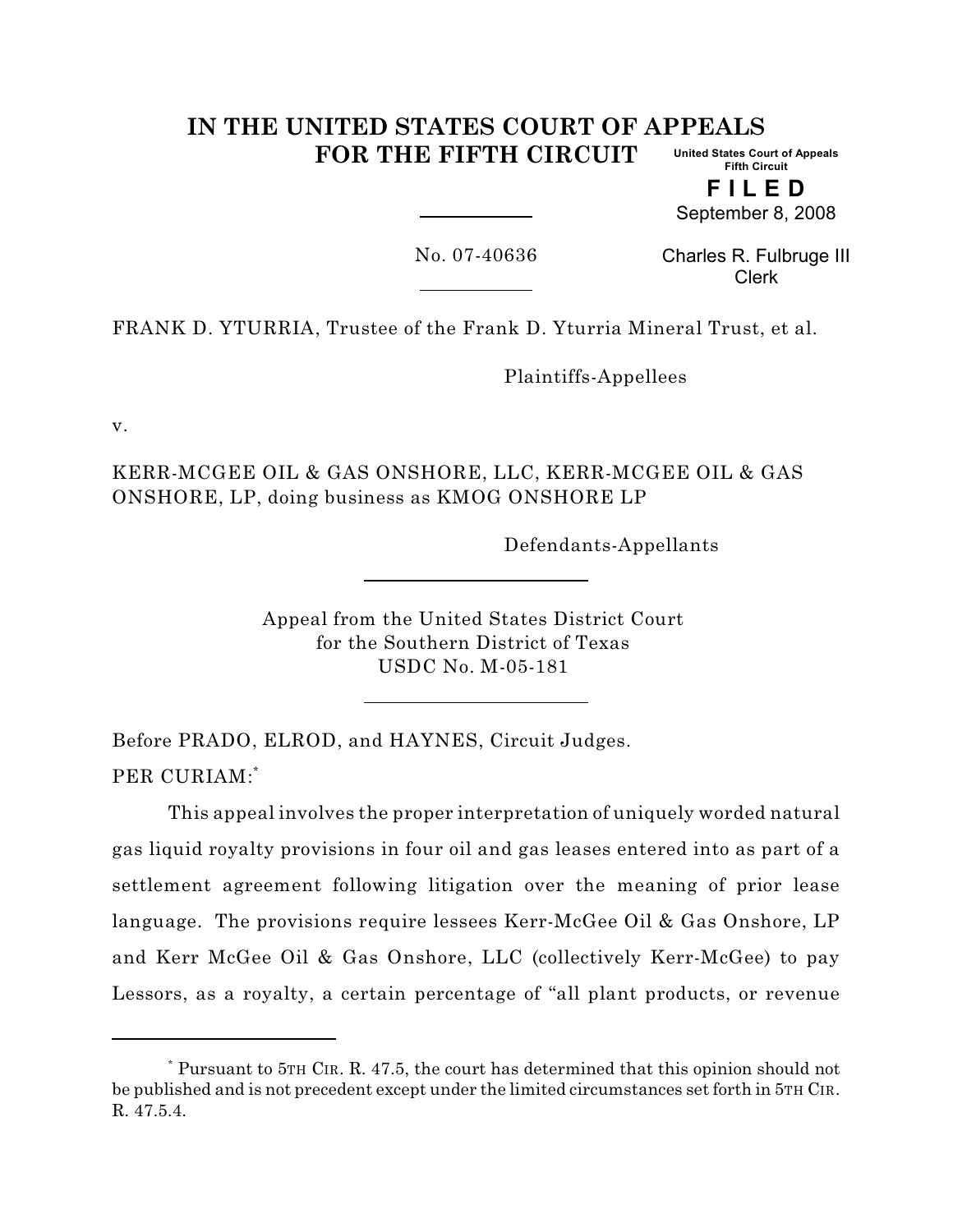derived therefrom, attributable to gas produced by [Kerr-McGee] from the leased premises." Lessors sued Kerr-McGee, alleging that Kerr-McGee improperly paid royalties due under these provisions based on the revenue that it received for natural gas liquids from its third-party processor–a sum that includes deductions for the processor's transportation and fractionation costs. According to Lessors, the leases require Kerr-McGee to calculate royalties based on the total revenue generated by the natural gas liquids, exclusive of these third-party costs. The district court agreed, granting summary judgment that the leases unambiguously require Lessors' method of calculating royalties. We agree that Lessors' interpretation is the correct one and thus affirm the district court's judgment.

## **I. BACKGROUND**

This appeal arises from a dispute over how Kerr-McGee pays royalties for natural gas liquids, also referred to as plant products, under Lessors' oil and gas leases in Starr and Hidalgo Counties, Texas. The Lessors are royalty interest owners of four oil and gas leases of which Kerr-McGee and its predecessors in interest are the lessees. The four leases consist of the I.Y. Garcia Lease, the J.A. Garcia Lease (collectively, the Garcia leases), the Yturria 600-Acre Lease, and the Yturria 350-Acre Lease (collectively, the Yturria leases). Although the leases contain slight variations (noted herein when relevant), they are similar in most pertinent respects.

Since 1983, Kerr-McGee has drilled and put into production a number of gas wells on the leased premises. In order to sell to consumers the natural gas liquids produced by these wells, the gas must be processed and fractionated in a gas plant. To accomplish this, Kerr-McGee uses pipelines to transport the natural gas liquids to processing plants. The plants are owned by third-party processors that contracted with Kerr-McGee to transport, process, and fractionate the gas generated from the leased premises.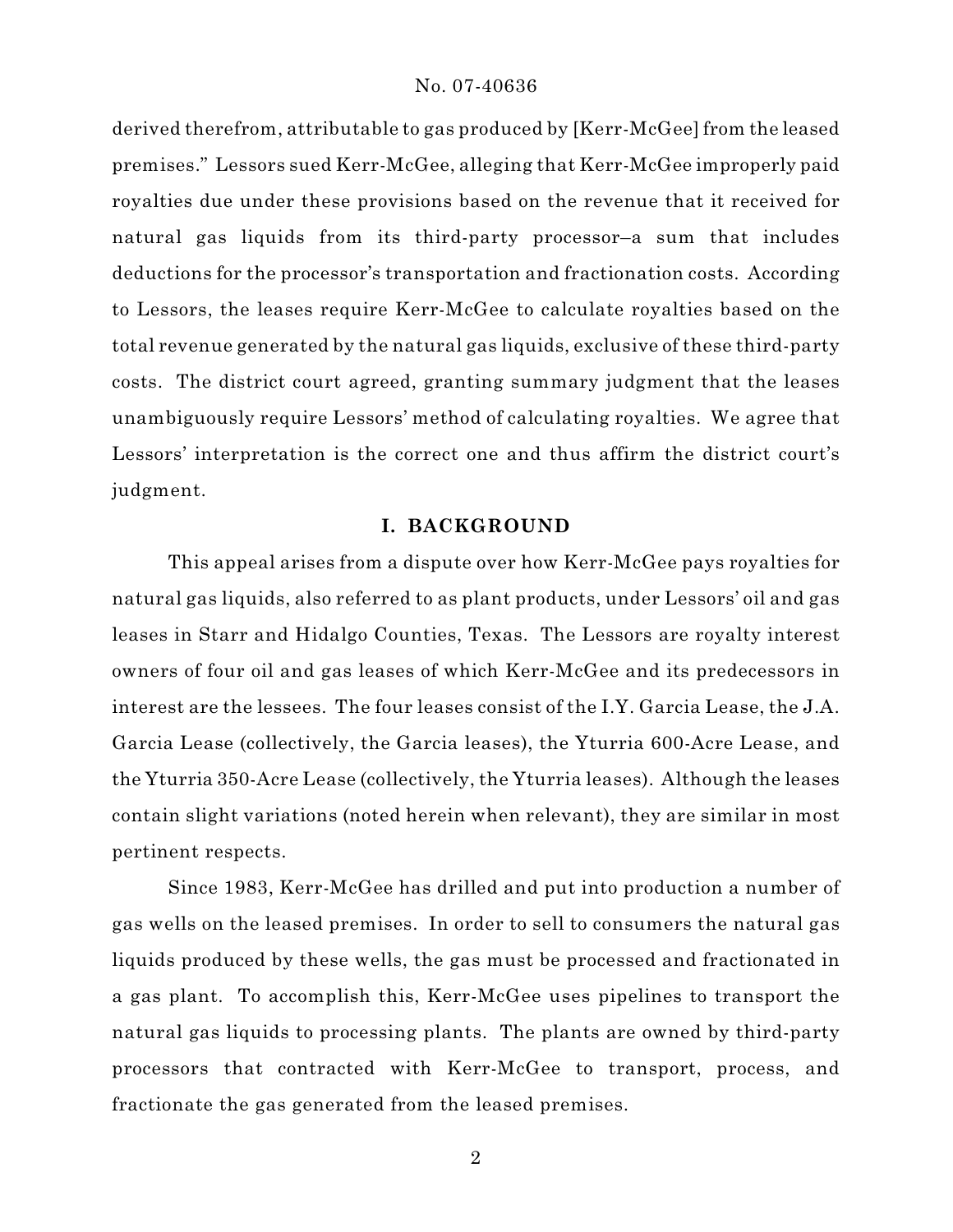In 1993, Lessors sued Kerr-McGee in two actions separate from this case. The Lessors claimed that Kerr-McGee impermissibly deducted transportation and treating charges from natural gas liquid revenue prior to calculating the Lessors' royalties. Kerr-McGee took the position that these deductions were proper and not barred by the leases. The 1993 lawsuits ended in settlement.

At the time of the 1993 suit, the leases required Kerr-McGee to pay Lessors a royalty on 100% of the "revenue ... received by Lessee [Kerr-McGee]" for the natural gas liquids. As part of the settlement, however, the parties amended the leases' natural gas liquid royalty provisions. The amended royalty clauses are the central provisions at issue in this appeal. Those provisions now require Kerr-McGee to pay Lessors "a royalty of one-fourth (1/4th) of seventy-five percent (75%) of all plant products, or revenue derived therefrom, attributable to gas produced by [Kerr-McGee] from the leased premises." The Garcia leases include additional language after "revenue derived therefrom" as follows: "(whether or not Lessee's processing agreement entitles it to a greater or lesser percentage)." Except as amended, the leases remained in full force and effect as written.

The settlement did not result in amendment to the leases' separate "no deduct" provisions. The "no deduct" provisions vary slightly in the Garcia and Yturria leases. In the Garcia leases, the provision states:

Lessor's royalty shall never bear, either directly or indirectly, any part of the costs or expenses of production, gathering, dehydration, compression, transportation (except transportation by truck), manufacture, processing, treatment or marketing of the oil or gas from the leased premises, nor any part of the costs of construction, operation or depreciation of any plant or other facilities or equipment for the processing or treating of said oil or gas produced from the herein leased premises . . . .

In the Yturria leases, the provision states: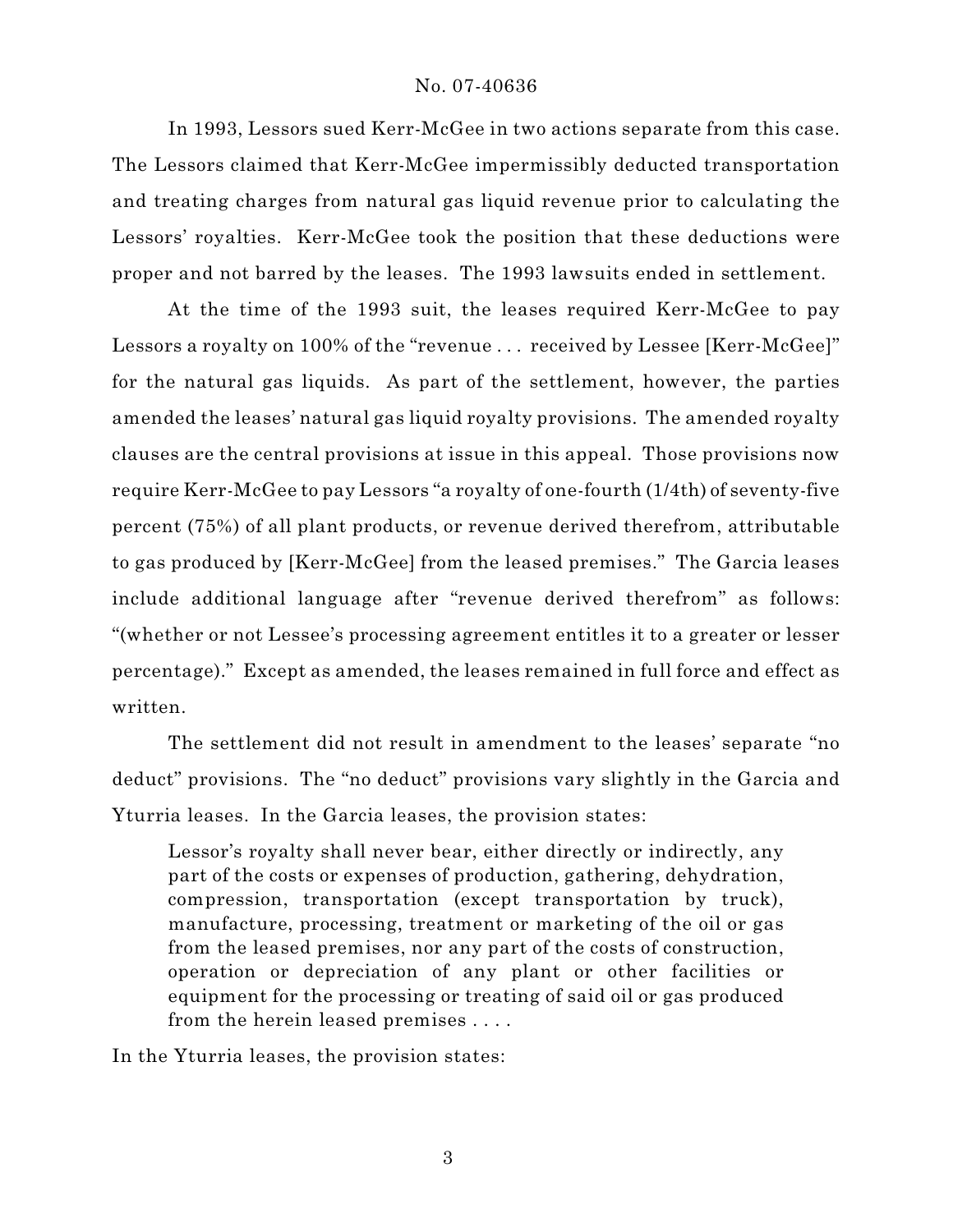Lessor's royalties hereunder shall never be subject to any amortization or interest or investment charge or deduction for transporting the same to a pipeline, or for gathering, transporting, producing, treating, separating, storing, compressing, dehydrating or marketing the same . . . .

In 1997, Kerr-McGee entered into a new agreement for the processing, transporting, and fractionating of natural gas liquids with a third-party processor, Enterprise. Under the Enterprise agreement, natural gas liquids are transferred from the leased premises to Enterprise's plants in Delmita and Gilmore, Texas where Enterprise processes the gas. Once processed, title to the gas passes to Enterprise. Enterprise then transports the gas to its plant in Corpus Christi where the gas is fractionated into natural gas liquid components such as propane, ethane, butane, and pentane. Enterprise then sells the gas. Under the Enterprise agreement, Kerr-McGee receives 80% of Enterprise's "Net Proceeds," which consist of the total value of the fractionated natural gas liquids (based on price averages) minus product marketing, transporting, and fractionating costs. Because Enterprise does not know its actual transportation and fractionation costs when Kerr-McGee is compensated, the Enterprise agreement uses transportation and fractionation costs mutually agreed upon to calculate the price owed to Kerr-McGee. Thus, the price is calculated on index prices for the various plant products, not prices specific to the Corpus Christi plant.

In 2003, Lessors audited Kerr-McGee's method of paying natural gas liquid royalties under the leases. The audit revealed that Kerr-McGee was deducting Enterprise's transportation and fractionation costs prior to calculating Lessors' royalties. In other words, Kerr-McGee was calculating Lessors' royalties based on the revenue that Kerr-McGee received from Enterprise (which includes deductions for Enterprise's transportation and fractionation costs)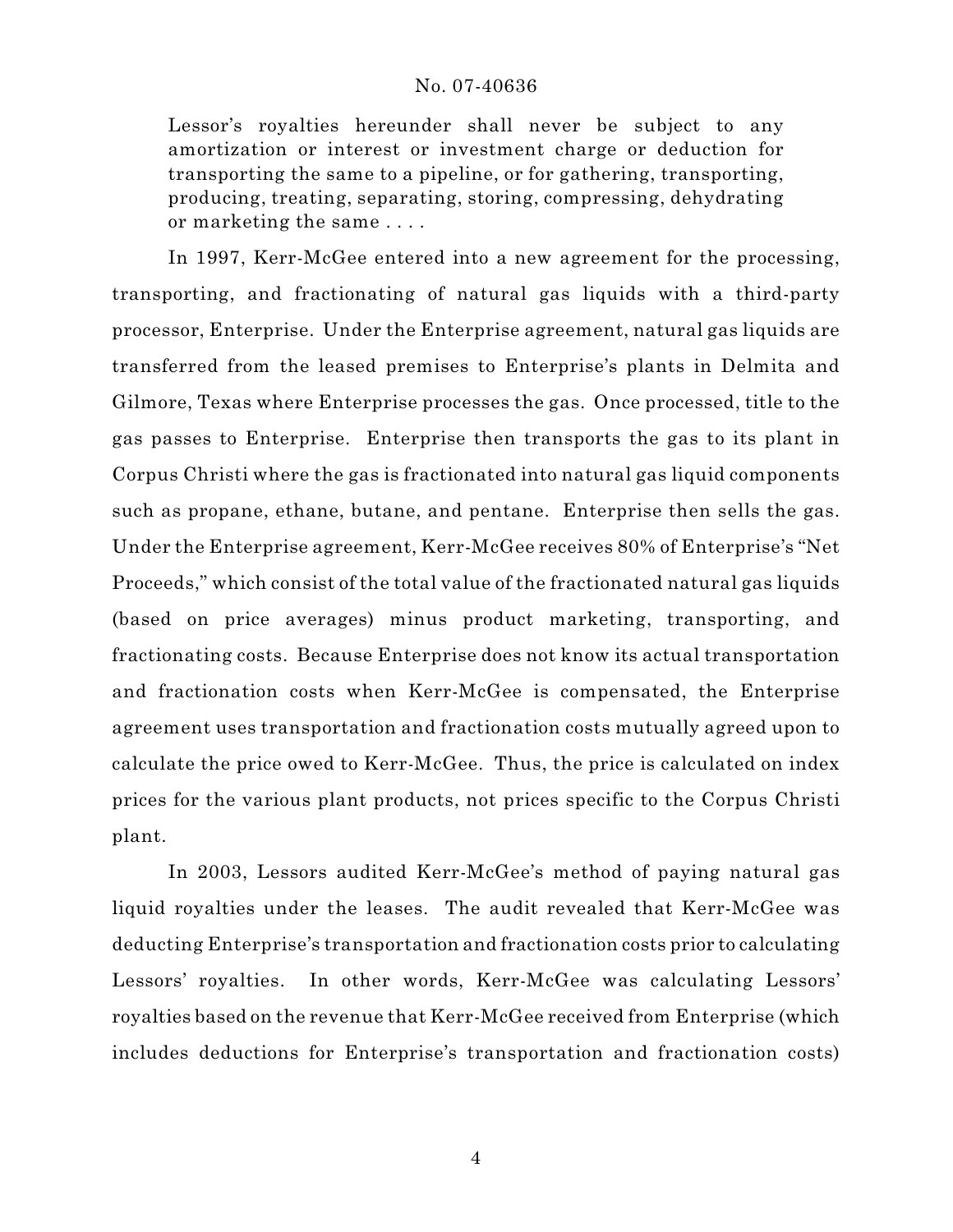rather than on the total revenue generated by the natural gas liquids, exclusive of costs.

In May 2005, Lessors filed a complaint against Kerr-McGee, alleging that this conduct violated the leases. In its answer, Kerr-McGee admitted that it takes into account transportation and fractionation costs prior to calculating Lessors' royalties, but asserted that the leases require this method of calculation. Kerr-McGee also raised affirmative defenses of waiver, estoppel, and ratification based on the parties' 1993 dispute and subsequent settlement.

Lessors moved for partial summary judgment arguing that the unambiguous language of the leases precluded Kerr-McGee from taking into account transportation and fractionation costs prior to calculating Lessors' royalties. Kerr-McGee filed a combined reply and cross-motion for summary judgment arguing that the unambiguous language of the leases demonstrated that it had properly calculated and paid royalties, and that Kerr-McGee's affirmative defenses of waiver, estoppel, and ratification established, as a matter of law, that Lessors could not sue to recover alleged underpayments of natural gas liquid royalties. Lessors filed a cross-motion for summary judgment on Kerr-McGee's affirmative defenses, asserting that they were entitled, as a matter of law, to sue for alleged royalty underpayments.

The district court granted Lessors' motion for partial summary judgment on the contract interpretation issue, denied Kerr-McGee's cross-motion for summary judgment, and granted Lessors' cross-motion for summary judgment on Kerr-McGee's affirmative defenses.

The parties thereafter stipulated and agreed to damages and expert witness fees. After a bench trial on the remaining issue of attorneys' fees, the district court entered a final judgment, incorporating the parties' stipulations and awarding damages, costs, and fees to Lessors. This appeal followed.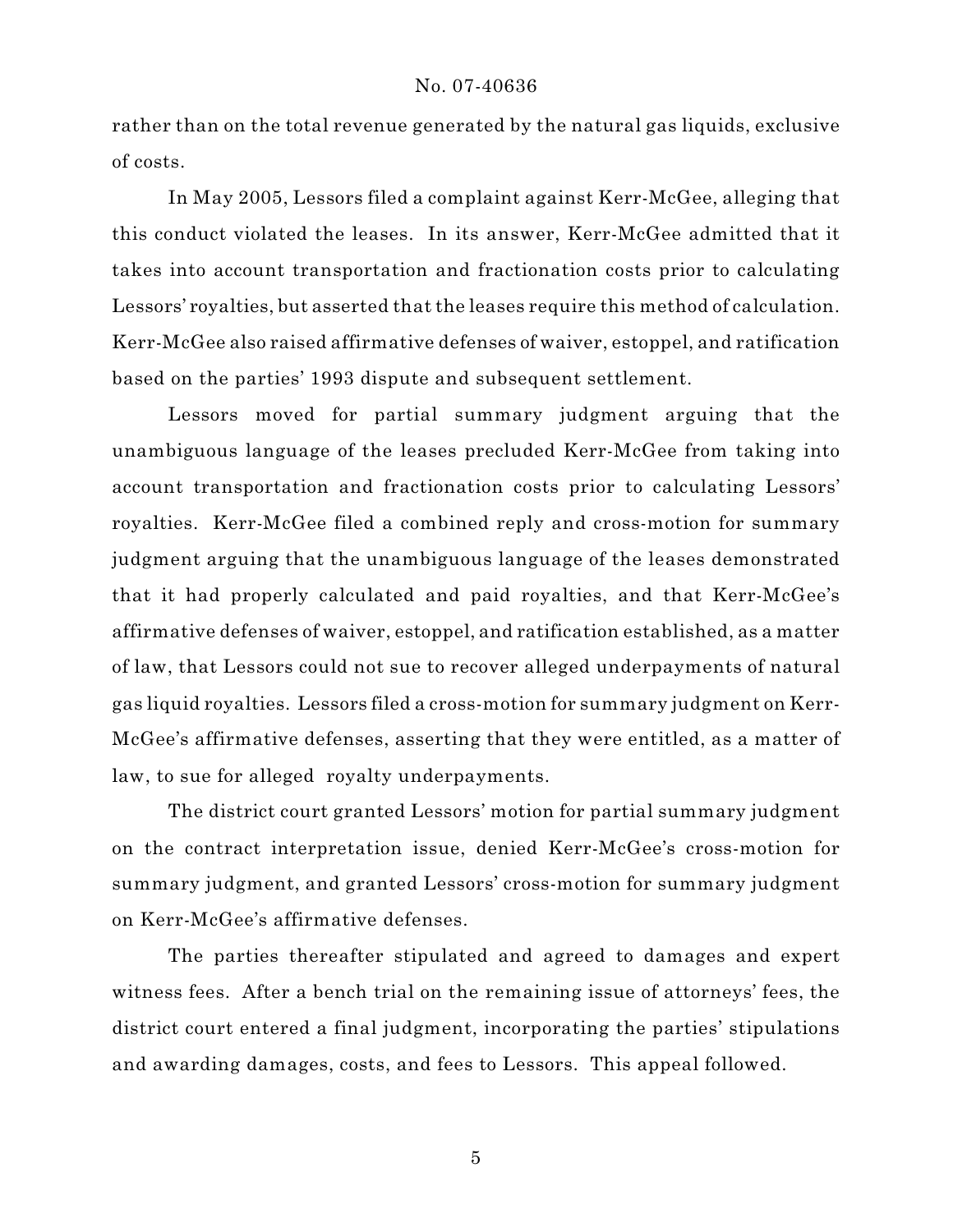## **II. DISCUSSION**

Kerr-McGee challenges the district court's judgment on two grounds. First, it contends that the district court erred in granting summary judgment that the unambiguous language of the leases requires Kerr-McGee to calculate Lessors' royalty based on the total revenue derived from the natural gas liquids, exclusive of transportation and fractionation costs. Second, Kerr-McGee argues that the district court improperly granted summary judgment for Lessors on Kerr-McGee's affirmative defenses of waiver, estoppel, and ratification.

In assessing Kerr-McGee's challenges, we review the district court's summary judgment de novo, viewing the evidence in the light most favorable to Kerr-McGee, the party opposing the judgment. *Crawford v. Formosa Plastics Corp.*, 234 F.3d 899, 902 (5th Cir. 2000). Summary judgment is appropriate if there is no genuine issue of material fact and Lessors are entitled to judgment as a matter of law. *Id*.

# **A. Natural Gas Liquid Royalties**

We turn first to the parties' dispute over the proper method of calculating Lessors' royalty under the leases' natural gas liquid royalty provisions. In relevant part, the provisions read:

If gas . . . produced from the leased premises is processed in a hydrocarbon recovery plant for the recovery of liquid and/or liquefied hydrocarbons therefrom, and if [Kerr-McGee] . . . receives plant products, or revenue attributable thereto, then Lessor[s] shall receive as a royalty one-fourth (1/4th) of seventy-five percent (75%) of all plant products, or revenue derived therefrom, attributable to gas produced by [Kerr-McGee] from the leased premises.

The parties agree that the phrase "revenue derived therefrom" governs the proper payment of royalties under these provisions. They further agree that the term "revenue," as used in the royalty provisions, refers to the total income produced by a given source, exclusive of costs. The parties disagree, however, on *what source of revenue* Kerr-McGee must use to calculate Lessors' royalties.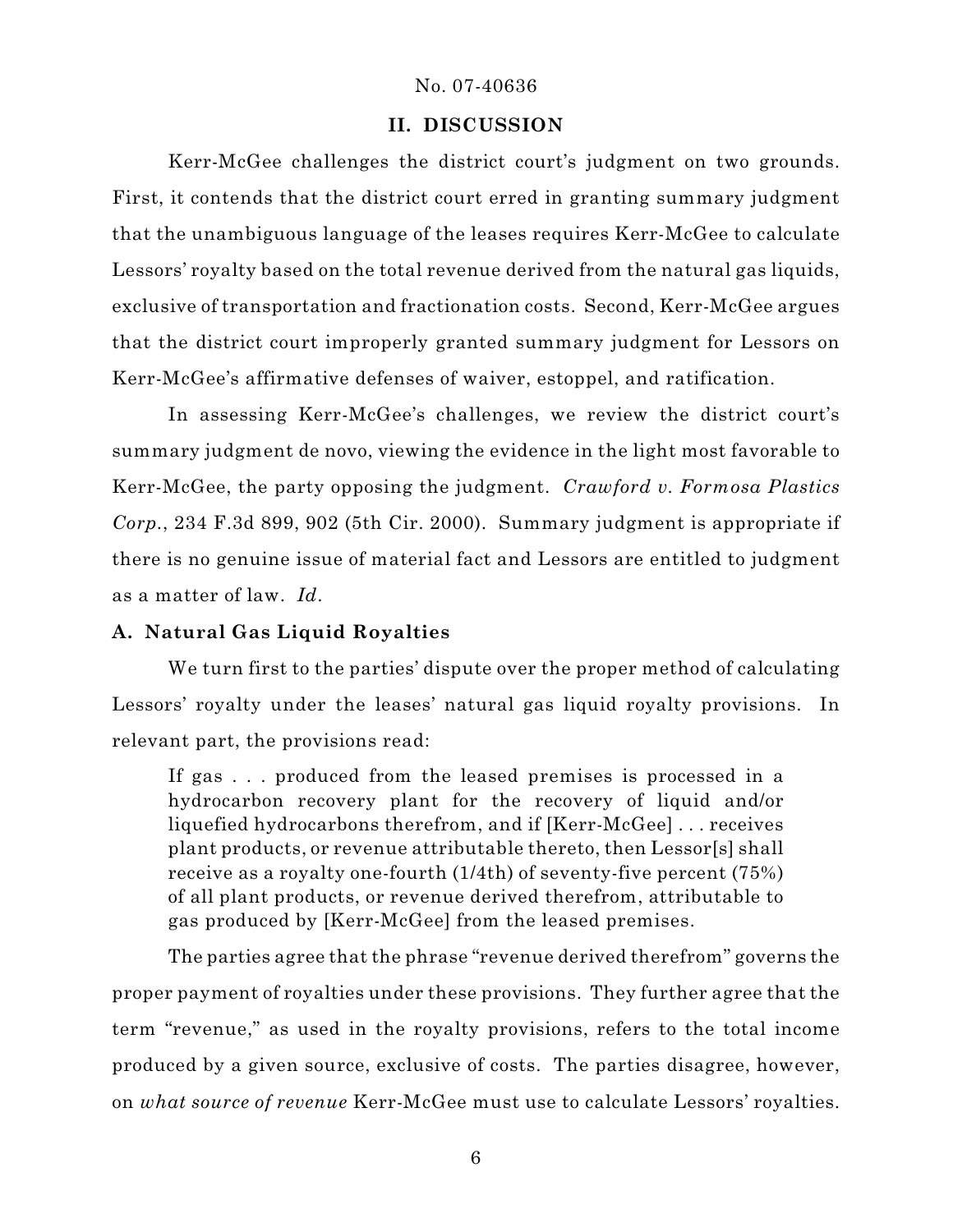According to Kerr-McGee, the relevant source of revenue is the payment that Kerr-McGee receives from Enterprise when title to the natural gas liquids passes to Enterprise under the Enterprise agreement, *i.e.*, the value of the fractionated natural gas liquid components at the point of sale minus Enterprise's transportation and fractionation costs. In contrast, Lessors contend that the relevant source of revenue is the gross revenue, *i.e.*, the index price per gallon of all plant products, before the deduction of any transportation and fractionation costs.

At the outset, it is important to note that we are construing unique language in four particular oil and gas leases. The vast majority of oil and gas leases use judicially defined terms such as "market value at the well" or "amount realized" to measure the lessor's royalty. *See generally Heritage Res., Inc. v. Nationsbank*, 939 S.W.2d 118, 124-31 (Tex. 1996) (Owen, J., concurring) (discussing the meaning of "market value at the well"); *Tana Oil & Gas Corp. v. Cernosek*, 188 S.W.3d 354, 360 (Tex. App.—Austin 2006, pet. denied) (discussing the meaning of "amount realized"). Here, in contrast, the parties have opted to use the previously unconstrued phrase "revenue derived therefrom" in the context of a settlement of a previously litigated dispute over this very issue. Thus, cases construing leases that use judicially defined terms provide little guidance concerning how the uniquely worded leases here should be construed. As Texas courts have recognized, the specific language of the lease provisions at issue determine how the parties must calculate royalties. *See Heritage*, 939 S.W.2d at 124 (Owen, J., concurring).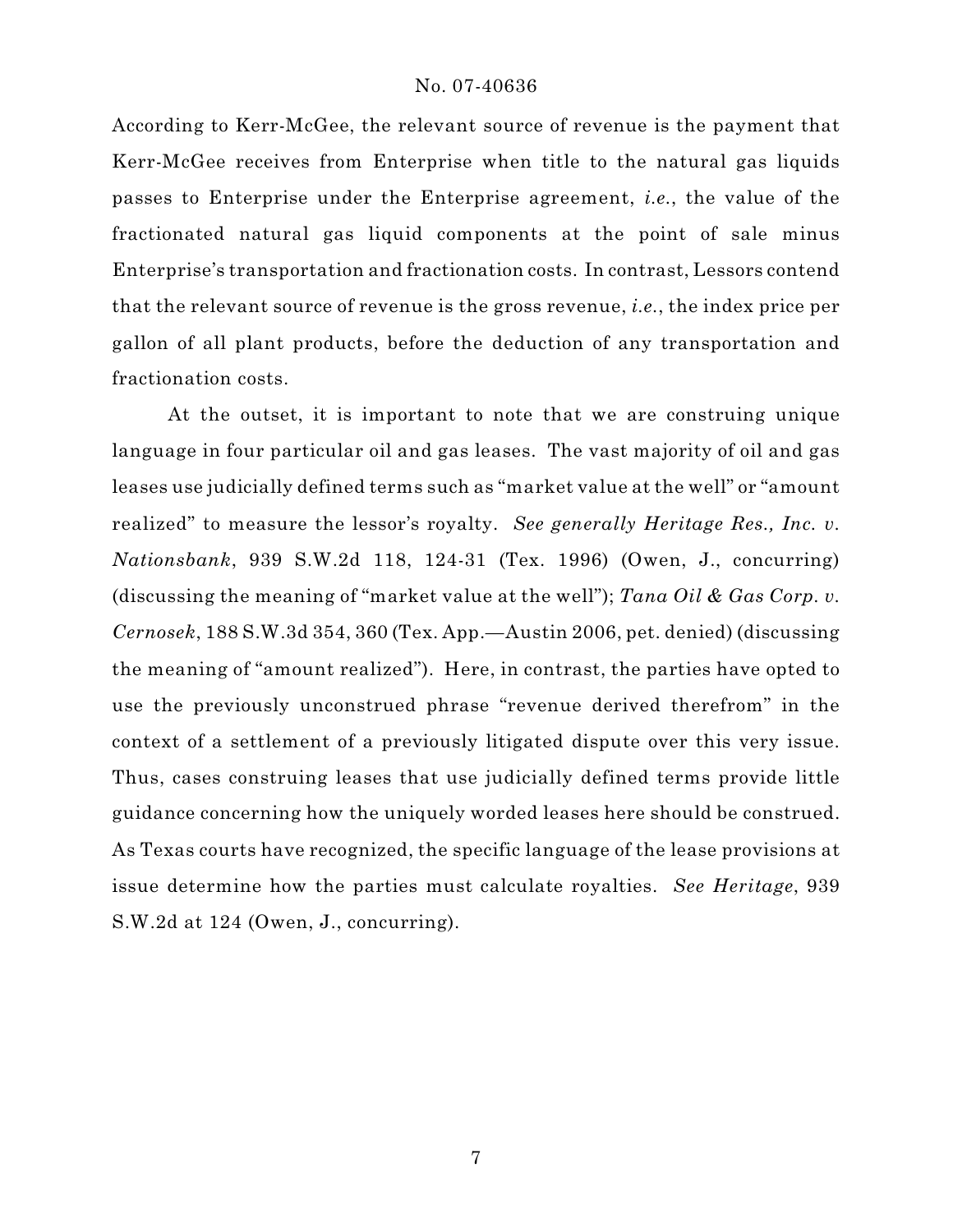## **(1) Governing rules of construction**

Under Texas law,<sup>1</sup> an oil and gas lease is a contract and its terms are interpreted as such. *See Anadarko Petroleum Corp. v. Thompson*, 94 S.W.3d 550, 554 (Tex. 2002). In construing an unambiguous lease, our primary duty is to ascertain the parties' intent as expressed by the words of their agreement. *Id*. In so doing, we consider the wording of the lease in light of the circumstances surrounding its adoption and apply the rules of construction to determine its meaning. *Sun Oil Co. v. Madeley*, 626 S.W.2d 726, 731 (Tex. 1981). We must give contractual terms their plain and ordinary meaning unless the instrument shows the parties' intent to use the terms in a different sense. *Heritage*, 939 S.W.2d at 121. We "examine and consider *the entire writing* in an effort to harmonize and give effect to *all the provisions* of the contract so that none will be rendered meaningless." *Coker v. Coker*, 650 S.W.2d 391, 393 (Tex. 1983). If, after applying the pertinent rules of construction, the lease remains subject to two or more equally reasonable interpretations, Texas cases counsel that we adopt the interpretation more favorable to the lessor. *Zeppa v. Houston Oil Co.*, 113 S.W.2d 612, 615 (Tex. App.—Texarkana 1938, writ. ref'd) ("[I]t appears to be the settled rule in this state that of two or more equally reasonable constructions of which the language of an oil and gas lease is susceptible the one more favorable to the lessor will be allowed to prevail."); *see also Champlin Petroleum Co. v. Ingram*, 560 F.2d 994, 998 (10th Cir. 1977) (applying Texas law); *Freeman v. Samedan Oil Corp*.*,* 78 S.W.3d 1, 7 (Tex. App.—Tyler 2001, pet. granted, judgm't vacated w.r.m.); *Sirtex Oil Indus., Inc. v. Erigan*, 403 S.W.2d

<sup>&</sup>lt;sup>1</sup> As all the leases were negotiated and executed in Texas, Texas law governs their interpretation. *See H E Butt Grocery Co. v. Nat'l Union Fire Ins. Co.*, 150 F.3d 526, 529 (5th Cir. 1998) (Texas law controls the interpretation of contracts negotiated, drafted, and executed in Texas).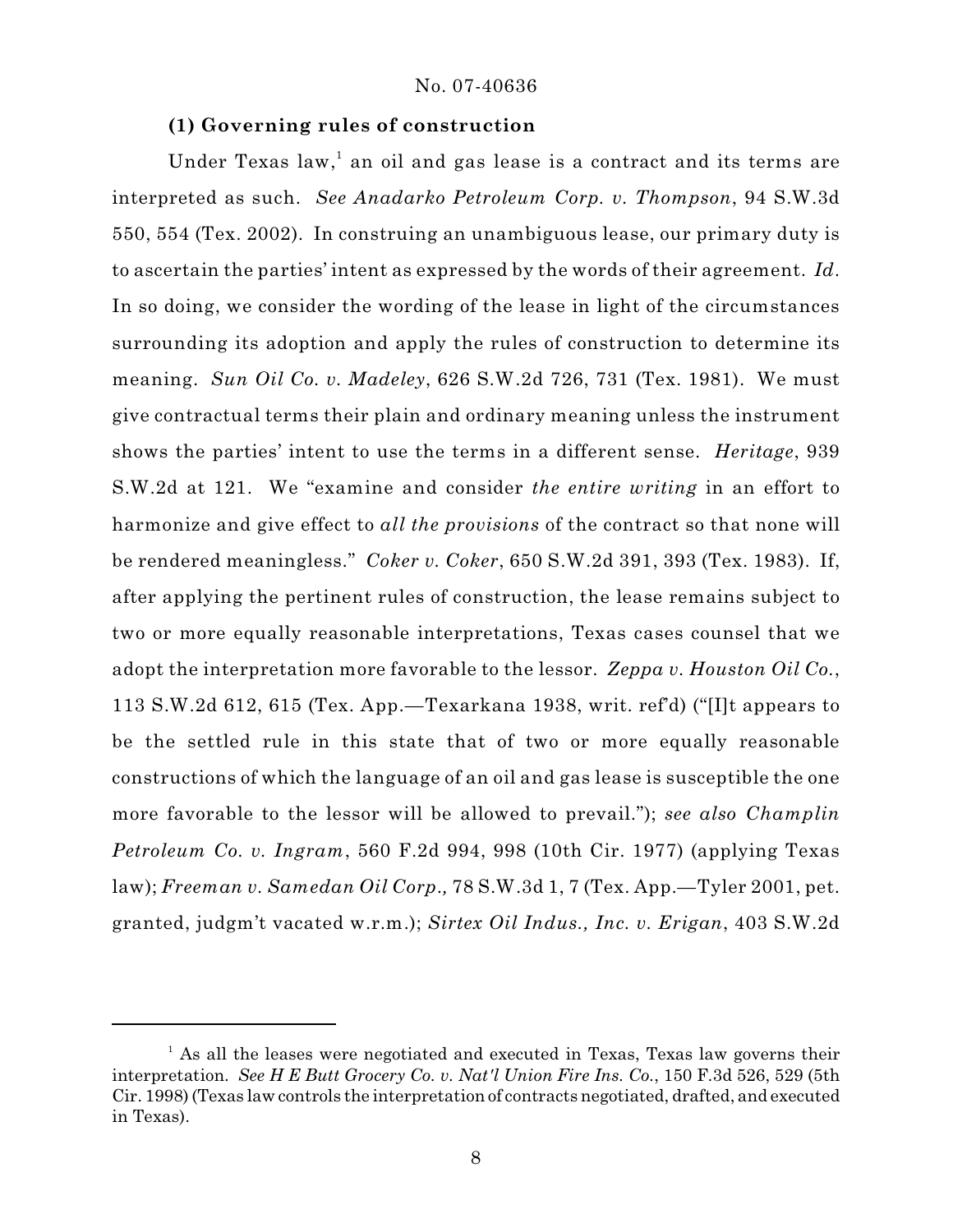784, 788 (Tex. 1966) ("[A] lease will be most strongly construed against the lessor.").

## **(2) The "No Deduct" Provisions**

In concluding that Lessors' royalty under the natural gas liquid royalty provisions cannot include deductions for Enterprise's transportation and fractionation costs, the district court relied heavily on the leases' separate "no deduct" provisions. The Lessors do the same in this appeal. Those provisions provide, respectively, that Lessors' royalty shall not bear deductions for "transportation," "processing," and "treatment" costs (Garcia leases), and for "transporting," "producing," "treating," and "separating" costs (Yturria leases). The language of these clauses is no doubt broad enough to include Enterprise's transportation and fractionation costs. But the breadth of the "no deduct" provisions is only half the issue. First, we must specifically identify that from which deductions may not be made pursuant to the "no deduct" provisions. Here, the "no deduct" provisions in both the Garcia and Yturria leases apply only to "Lessor's royalty."<sup>2</sup>

The Texas Supreme Court explained the significance of this limitation in *Heritage*, 939 S.W.2d at 118. Like this case, *Heritage* involved the question of how to properly calculate the royalties owed a group of lessors under oil and gas leases. *Id*. at 121. The relevant royalty provisions required the lessee to pay the lessors a certain percentage of the "market value at the well for all gas . . . produced from the leased premises." *Id*. at 120-21. The leases also contained a "no deduct" provision similar to those at issue here. The provision provided that "there shall be no deductions from the value of the Lessor's royalty by reason of any required processing, cost of dehydration, compression, transportation, or other matter to market such gas." *Id*.

<sup>&</sup>lt;sup>2</sup> The Yturria leases use the plural "Lessor's royalties."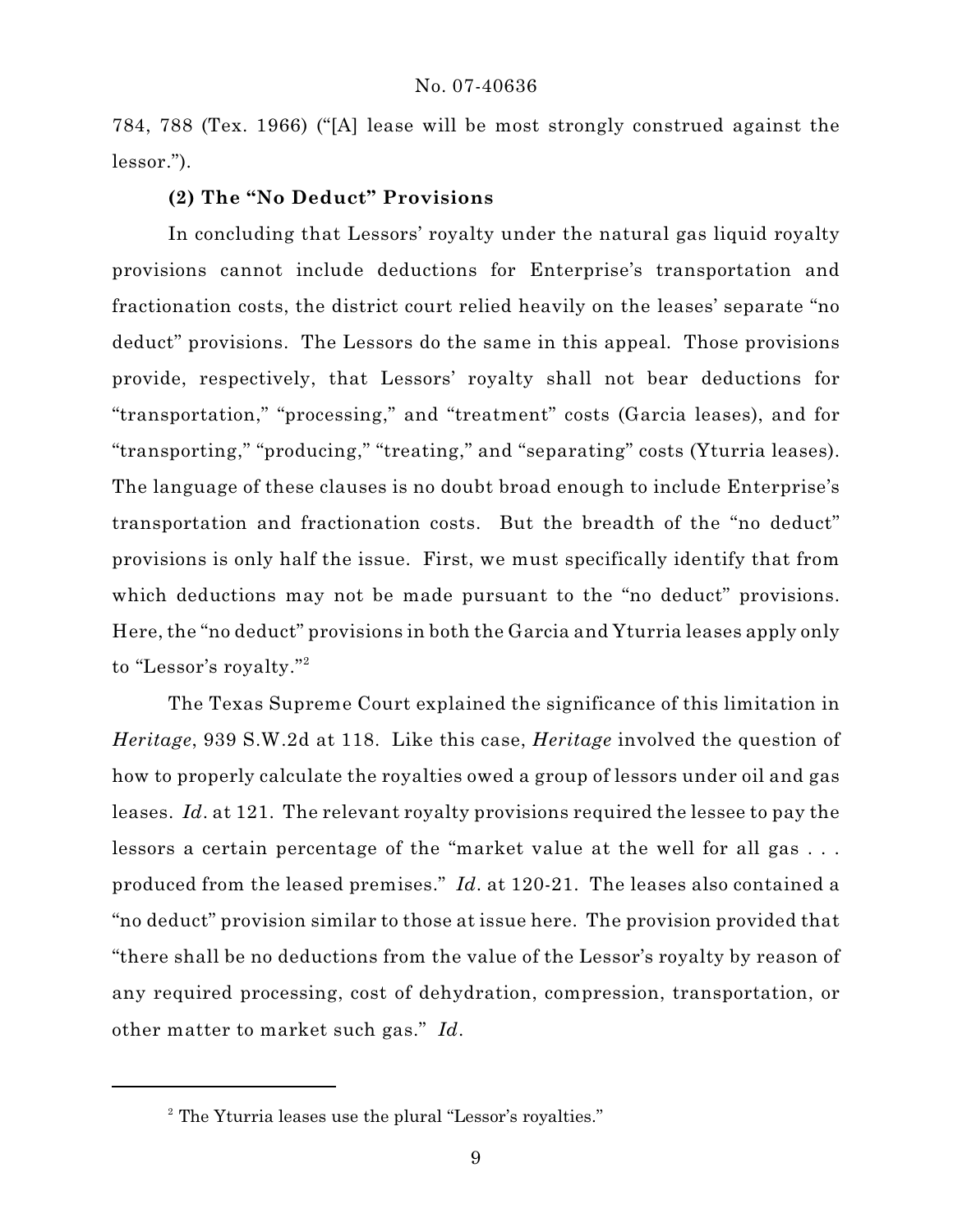The lessee in *Heritage* deducted the post-production cost to transport gas from the wellhead to the point of sale from the sales price before calculating the lessors' royalties. *Id*. at 120. As in this case, the lessors sued for breach of contract, arguing that the deductions violated the leases' "no deduct" provision. In assessing this claim, the Texas Supreme Court did not directly address the apparent conflict between the definition of "market value at the well"<sup>3</sup> (which required that post-production costs be deducted from lessors' royalty) and the "no deduct" provision (which appeared to prohibit deducting such costs). Rather, the court looked first to the applicability of the "no deduct" provision, which prevented deductions only from the "value of the Lessor's royalty." *Id*. at 122. According to the court, the "value of the Lessor's royalty" was the market value of the gas at the well–a measure which requires a deduction for post-production costs. *Id*. The court thus concluded that the leases' "no deduct" provision was "surplusage as a matter of law." *Id*. at 123.

Accordingly, under *Heritage*, to determine whether a lessee has made improper "deductions" from a lessor's royalty, one must start with the royalties that the lease entitles the lessor to. Justice Owen's *Heritage* concurrence succinctly makes this point:

It is clear certain "deductions" are prohibited. The question that must be answered is from *what* are deductions prohibited. The clause says "from the value of the Lessor's royalty." The value of the Lessor's royalty is "market value at the well" for gas sold off the leased premises.

Id. at 130 (Owen, J., concurring).

<sup>&</sup>lt;sup>3</sup> Under Texas law, "market value at the well" is generally determined by comparable sales. *Heritage*, 939 S.W.2d at 122. In cases such as *Heritage*, however, where evidence of comparable sales is unavailable, market value is determined by subtracting reasonable postproduction marketing costs from the market value at the point of sale. *Id*.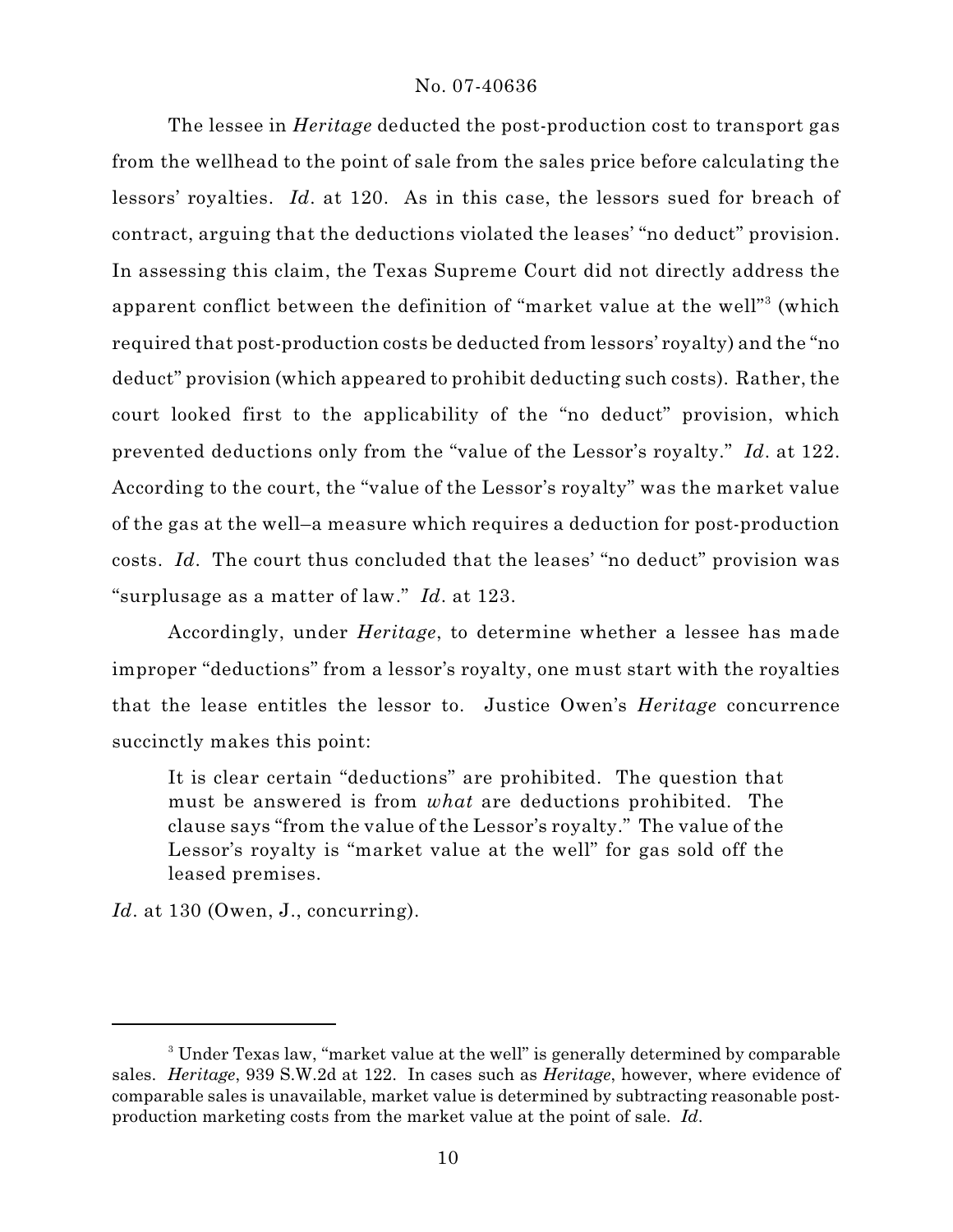Likewise, we must determine the value of Lessors' royalty before accessing the impact of the leases' separate "no deduct" provisions. To do so, we turn to the leases' natural gas liquid royalty provisions.

## **(3) The Natural Gas Liquid Royalty Provisions**

Those provisions require Kerr-McGee to pay Lessors "a royalty of onefourth (1/4th) of seventy-five percent (75%) of all plant products, or revenue derived therefrom, attributable to gas produced by [Kerr-McGee] from the leased premises." The parties initially focus on the word "derive," citing a host of dictionary definitions in support of their proposed constructions. These dictionary definitions are not dispositive of the issue and, regardless, the word "derive" can be interpreted to support both parties' constructions.

## **a. Kerr-McGee's Proposed Interpretation**

In support of its proposed method of calculating royalties, Kerr-McGee notes that its obligation to pay royalties arises only after it receives revenue attributable to extracted natural gas liquids. Because Kerr-McGee receives such revenue only from Enterprise via the terms of the Enterprise agreement, Kerr-McGee argues that the revenue it receives from Enterprise is inextricably intertwined with the royalties it must pay Lessors. Thus, under Kerr-McGee's reading, "if gas . . . produced from the leased premises is processed in a hydrocarbon recovery plant for the recovery of liquid and/or liquefied hydrocarbons therefrom, *and if [Kerr-McGee] . . . receives plant products, or revenue attributable thereto*," (emphasis added), then it must pay one-fourth of seventy-five percent of that revenue to Lessors as a royalty.

Kerr-McGee's construction of the royalty provisions is consistent with the general definition of "royalty" under Texas law, which includes deductions for post-production costs such as treatment and transportation costs. *See id*. at 122. Moreover, as Kerr-McGee implicitly argues, it is certainly more reasonable to assume that a party would agree to pay royalties based on the revenue it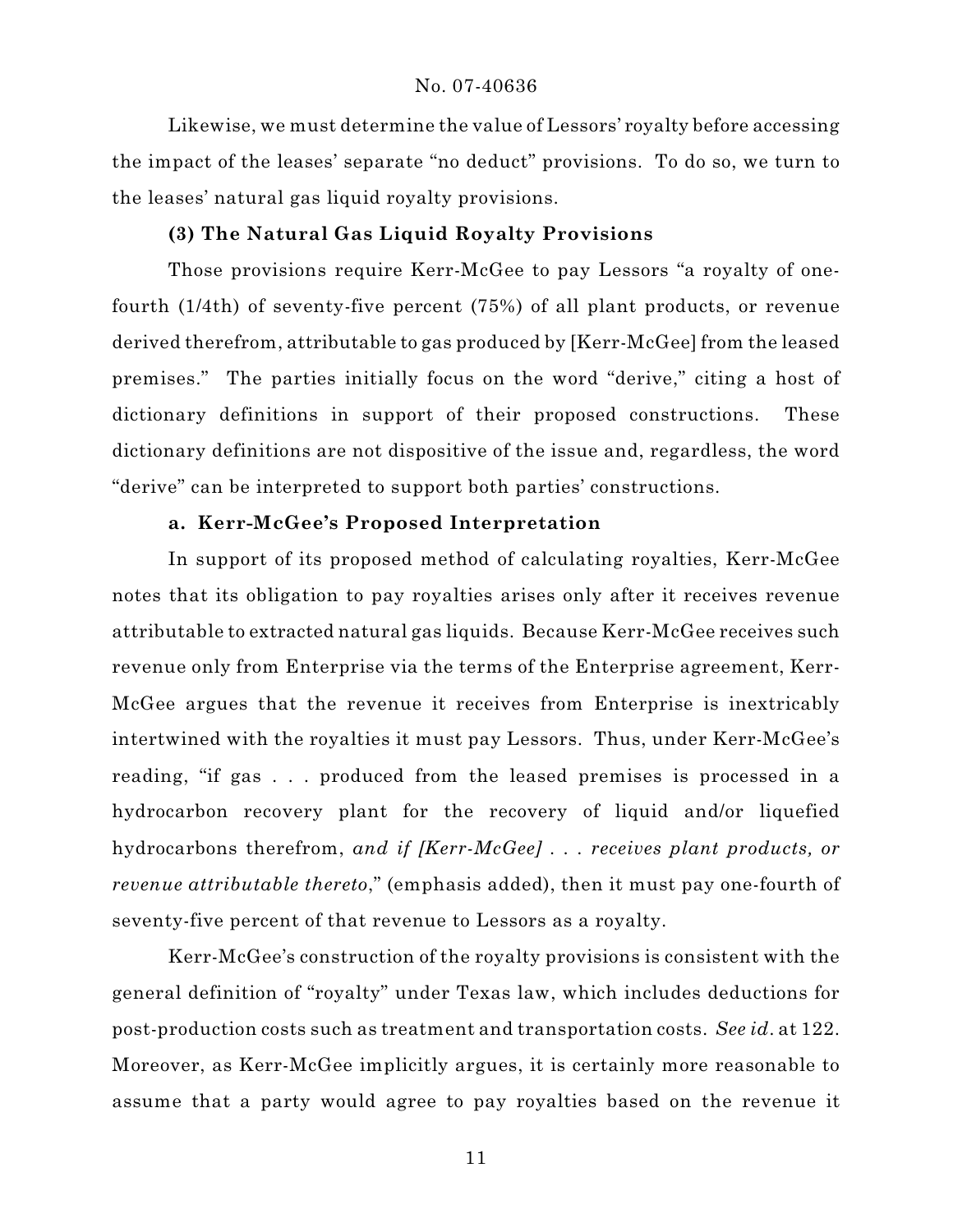receives for gas, rather than on the *gross* revenue received for that gas by a third party at the point of sale. As Kerr-McGee notes, title to the natural gas liquids passes to Enterprise before the gas is even fractionated. Thus, under Lessors' proposed construction, they receive the full benefit of Enterprise's transporting, fractionating, and marketing efforts, yet bear none of the costs–costs which Kerr-McGee, the party paying the royalty, does bear. Of course, this construction fails to acknowledge the lawsuit and settlement context in which the language in question arose.

Kerr-McGee also argues that its construction is supported by Lessors' option to take their royalty "in kind." Kerr-McGee argues that the in-kind option demonstrates the absurdity of Lessors' proposed construction because, if Lessors' royalties are based on Enterprise's gross revenue, then Lessors should be able to go to Enterprise's Corpus Christi plant and demand that they be given their share of natural gas liquid components there. Kerr-McGee, however, fails to take into account the fact that the value of a royalty taken in-kind does not have to equal the value of a monetary royalty. *See Mesa Operating Ltd. P'ship v. U.S. Dep't of Interior*, 931 F.2d 318, 325 (5th Cir. 1991) (rejecting argument that royalty taken in kind must always be equal to royalty taken in value). Moreover, this entire argument is based on the flawed notion that, under Lessors' proposed interpretation, they would receive Enterprise's actual gross revenue for the natural gas liquids. But as mentioned, that is not the case. Under the Enterprise agreement, Kerr-McGee is compensated for extracted natural gas liquids based on index prices for the various plant products minus agreed-to transportation and fractionation costs. All that Lessors assert is that Kerr-McGee must calculate their royalty based on this total index price, exclusive of deductions for transportation and fractionation costs. This calculation is not dependent on the actual price that Enterprise receives for the plant products in Corpus Christi.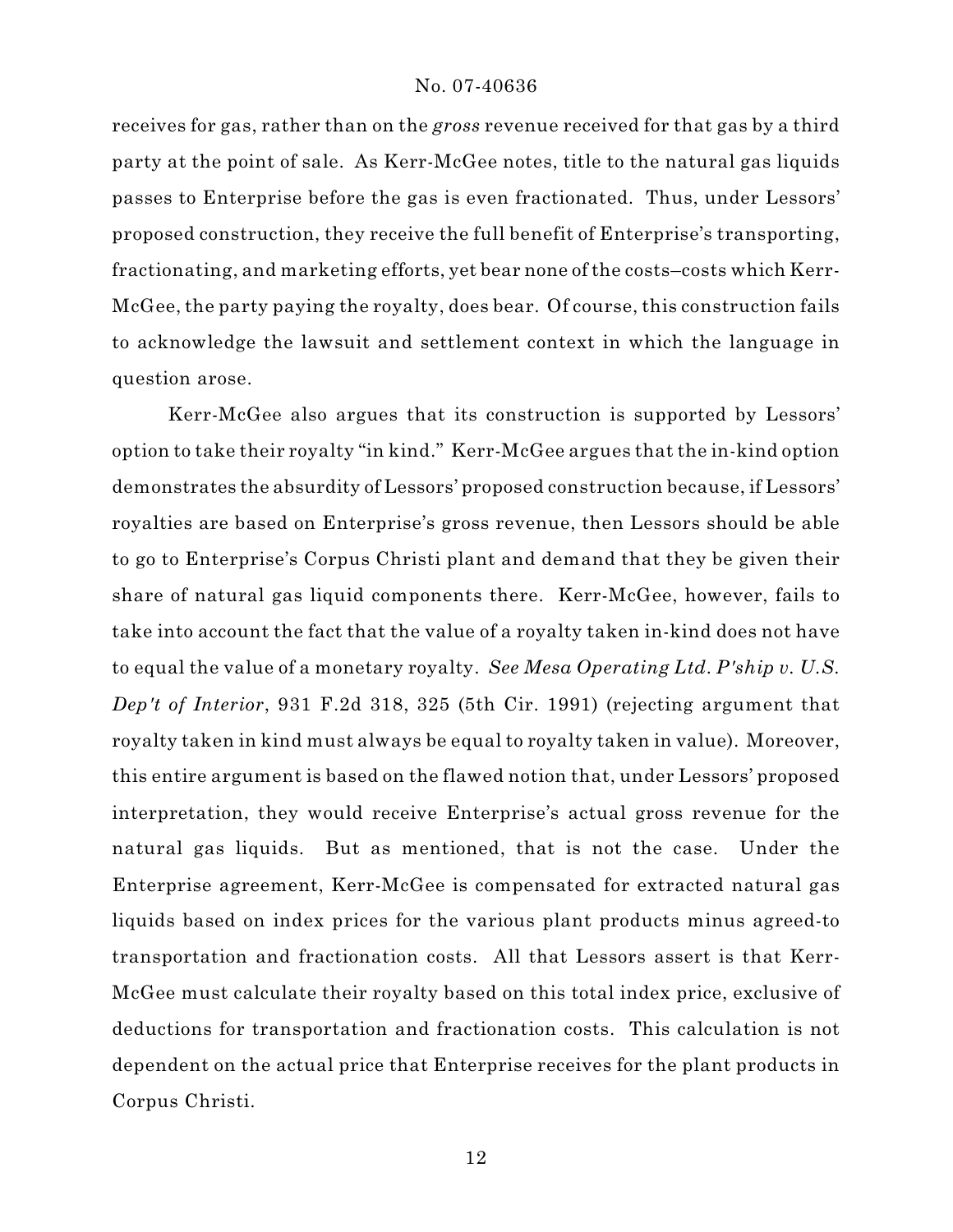Finally, the leases contain a number of other gas royalty provisions. Most of these provisions are based on "gross proceeds," which the leases define as "the price received by [Kerr-McGee]." Additionally, several of these provisions require that certain post-production expenses incurred prior to the tailgate of the processing plant, if deducted, must be added back to determine "gross proceeds" prior to calculating Lessors' royalties. But none of these "add-back" clauses require that Kerr-McGee add back Enterprise's downstream transportation and fractionation expenses prior to calculating Lessors' royalties, and indeed, some of them specifically exclude such add-backs. Although Kerr-McGee relies on these provisions in support of its proposed interpretation, we find them equally supportive of both parties' interpretations. On one hand, the provisions show that the parties generally intended to base Lessors' royalties on Kerr-McGee's revenue and also intended to deduct Enterprise's costs from those royalties. But on the other hand, the provisions show that the parties knew how to specifically provide for both of these things in a particular gas royalty provision, but chose not to do so in the leases' natural gas liquid royalty provisions.

## **b. Lessors' Proposed Interpretation**

While Lessors concede that royalties under Texas law usually include postproduction expenses, they note that parties are free to alter this general rule by agreement, and argue that is precisely what the parties did here. Lessors note that the leases' natural gas liquid royalty provisions do not say that Kerr-McGee must pay royalties based on the "total revenue derived" *by Kerr-McGee*; rather, the provisions say that Kerr-McGee must pay royalties based on "all plant products, or revenue derived therefrom, *attributable to gas produced by [Kerr-McGee] from the leased premises*." (emphasis added). Indeed, the parties chose this language to replace the phrase "revenue . . . received by Lessee [Kerr-McGee]" when they amended the royalty provision in settling Lessors' 1993 lawsuit. The amended language was a specific effort by Lessors to prevent Kerr-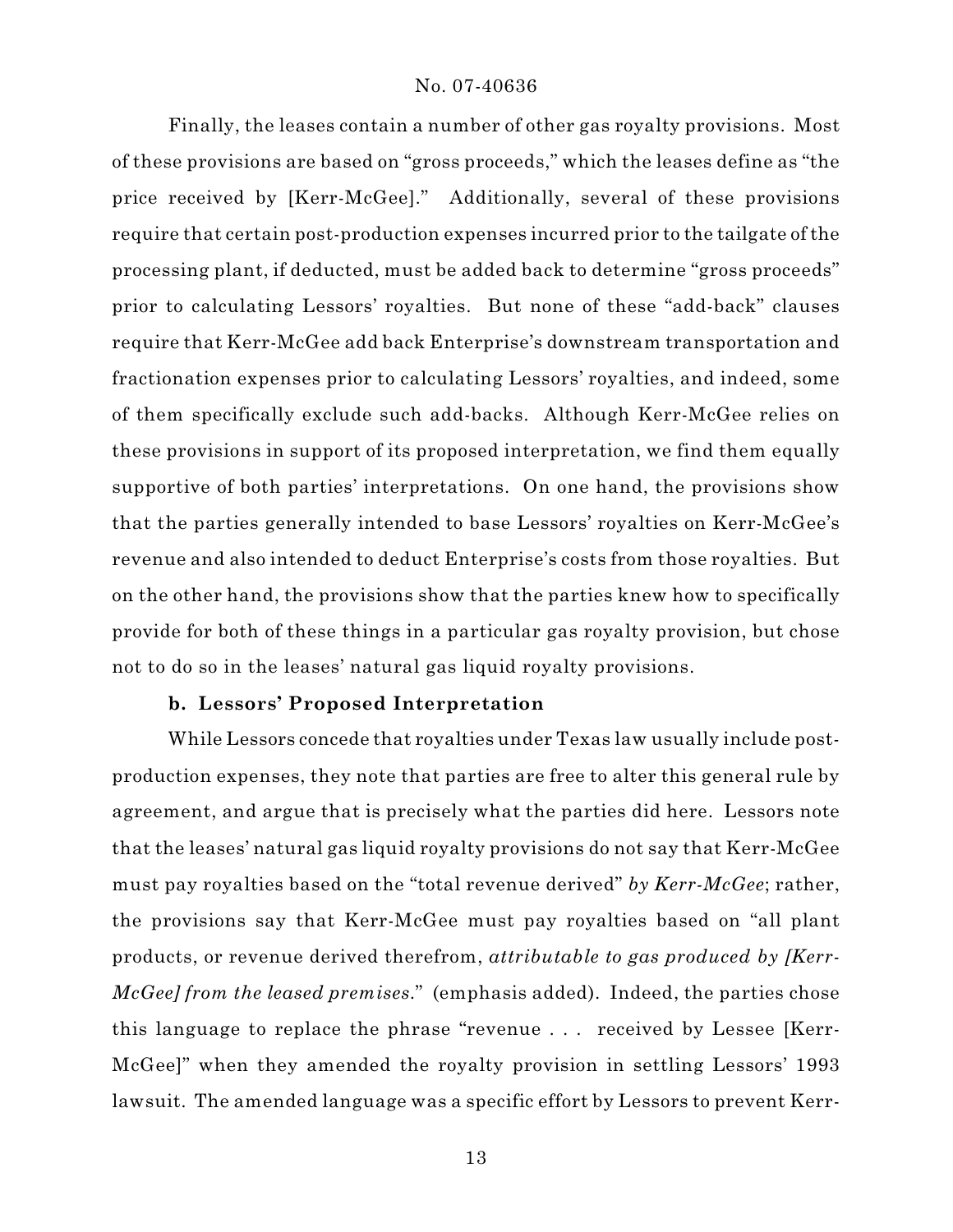McGee from reducing Lessors' royalty through alleged "gamesmanship." In the 1993 lawsuit, Lessors alleged that Kerr-McGee abused the "revenue . . . received by Lessee [Kerr-McGee]" language by allowing its affiliate processor to retain more of the natural gas liquids, which reduced the revenue that Kerr-McGee received and hence reduced the royalty Kerr-McGee ultimately owed Lessors. Thus, the language allowed Kerr-McGee, through its affiliate processor, to receive the full benefit of the natural gas liquids while at the same time decreasing the amount it owed Lessors as a royalty. The amendments were designed to address this problem.

Lessors argue that in order to adopt Kerr-McGee's proposed interpretation, we would have to ignore this amended language and simply read the provisions as if they still referred specifically to Kerr-McGee's revenue. Based on the amended language, Lessors argue that Kerr-McGee must pay royalties on "all" plant products or revenue derived from "all" plant products, attributable to the natural gas liquids. Lessors note that "revenue," when not expressly qualified by "net," means "[a]ll the income produced by a particular source." AMERICAN HERITAGE DICTIONARY OF THE ENGLISH LANGUAGE 1492 (4th ed. 2000). Thus, they argue that the revenue from "all" plant products is the amount realized from 100% of the plant products before deductions for post-production expenses.

## **c. Court's Interpretation**

Based on the forgoing discussion, we conclude that only Lessors' interpretation gives effect to the specific manner in which the parties amended the royalty provisions following settlement of their 1993 dispute. The settlement context of the amendment is properly considered "surrounding circumstances" evidence under *Madeley*, 626 S.W.2d at 731. Thus, while we understand Kerr-McGee's concerns with the unusual breadth of Lessors' proposed interpretation, that fact is not sufficient to render Lessors' proposed interpretation unreasonable in light of the strong circumstantial evidence that "revenue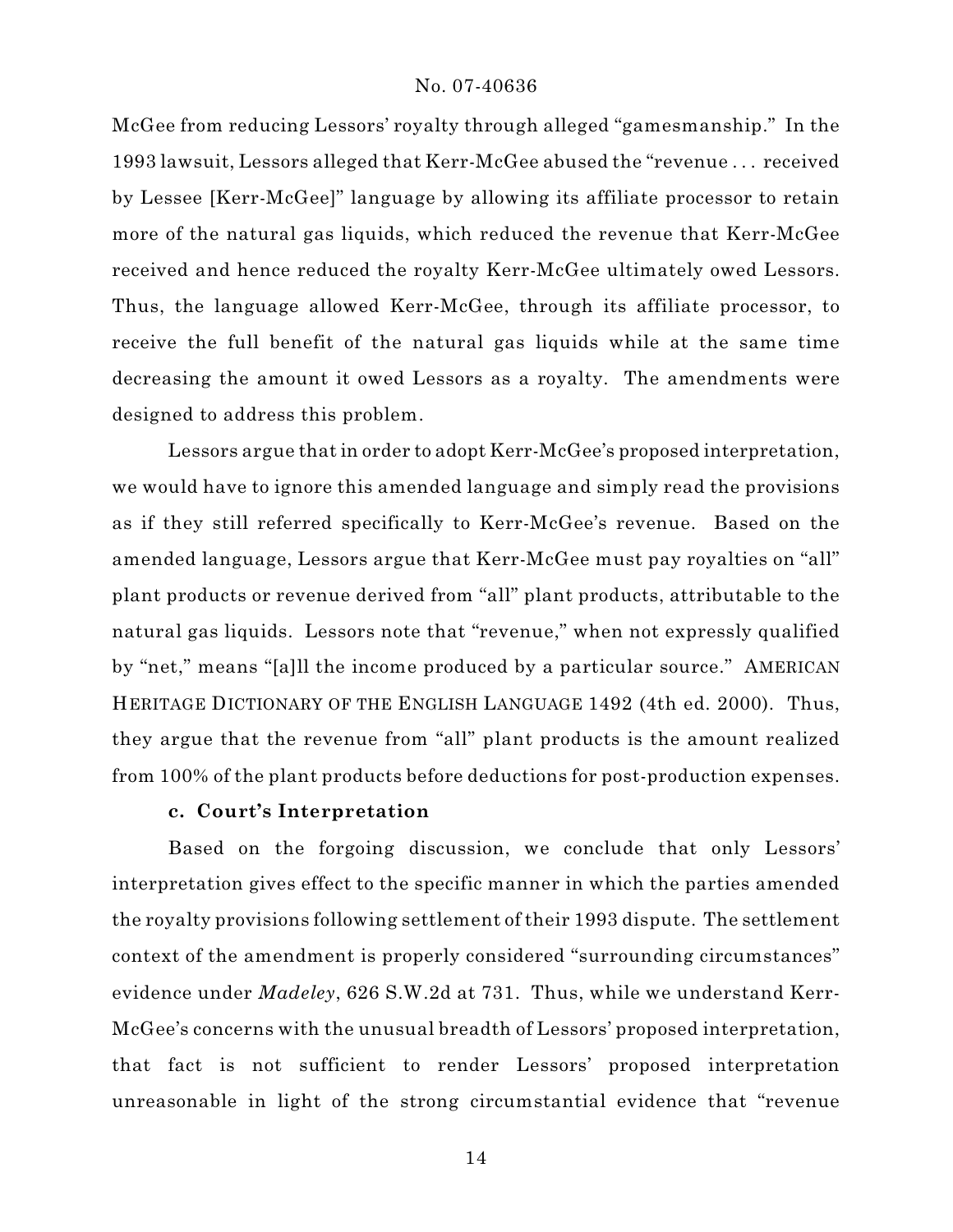derived therefrom" must mean something other than revenue obtained by Kerr-McGee.

We conclude that Lessors' interpretation is the correct one. That conclusion is particularly buttressed in the Garcia leases by the additional language "(whether or not Lessee's processing agreement entitles it to a greater or lesser percentage)," which makes no sense if Kerr-McGee's revenue is the sole measure of Lessors' royalty, as Kerr-McGee argues.

Even if we were to conclude that both sides proffer reasonable interpretations of the leases, however, we would still affirm the district court's judgment. Kerr-McGee incorrectly asserts that any ambiguity in the leases makes the question of how to calculate royalties an issue of fact for the jury. For most contracts, that would be the case, *see Geoscan, Inc. of Tex. v. Geotrace Techs., Inc.*, 226 F.3d 387, 390 (5th Cir. 2000), but here the two Yturria leases expressly provide that "[i]n the case of ambiguity, [the] Lease always shall be construed in favor of Lessor[s] and against [Kerr-McGee]." This contractual clause simply supplements Texas cases to the effect that if two equally reasonable interpretations of an oil and gas lease arise, the one more favorable to the lessors must be adopted. *Zeppa*, 113 S.W.2d at 615*; see also Champlin*, 560 F.2d at 998 (applying Texas law); *Freeman,* 78 S.W.3d at 7; *Erigan*, 403 S.W.2d at 788 ("[A] lease will be most strongly construed against the lessor."). This common law rule of construction also applies to the Garcia leases, which contain no express rule of construction.

In order to find for Kerr-McGee, as it impliedly conceded at oral argument, we would have to find that Kerr-McGee's construction is the only reasonable one. On this record, we cannot do that. Accordingly, we hold that the leases' natural gas liquid royalty provisions require Kerr-McGee to calculate Lessors' royalty based upon the Kerr-McGee/Enterprise index price per gallon for all plant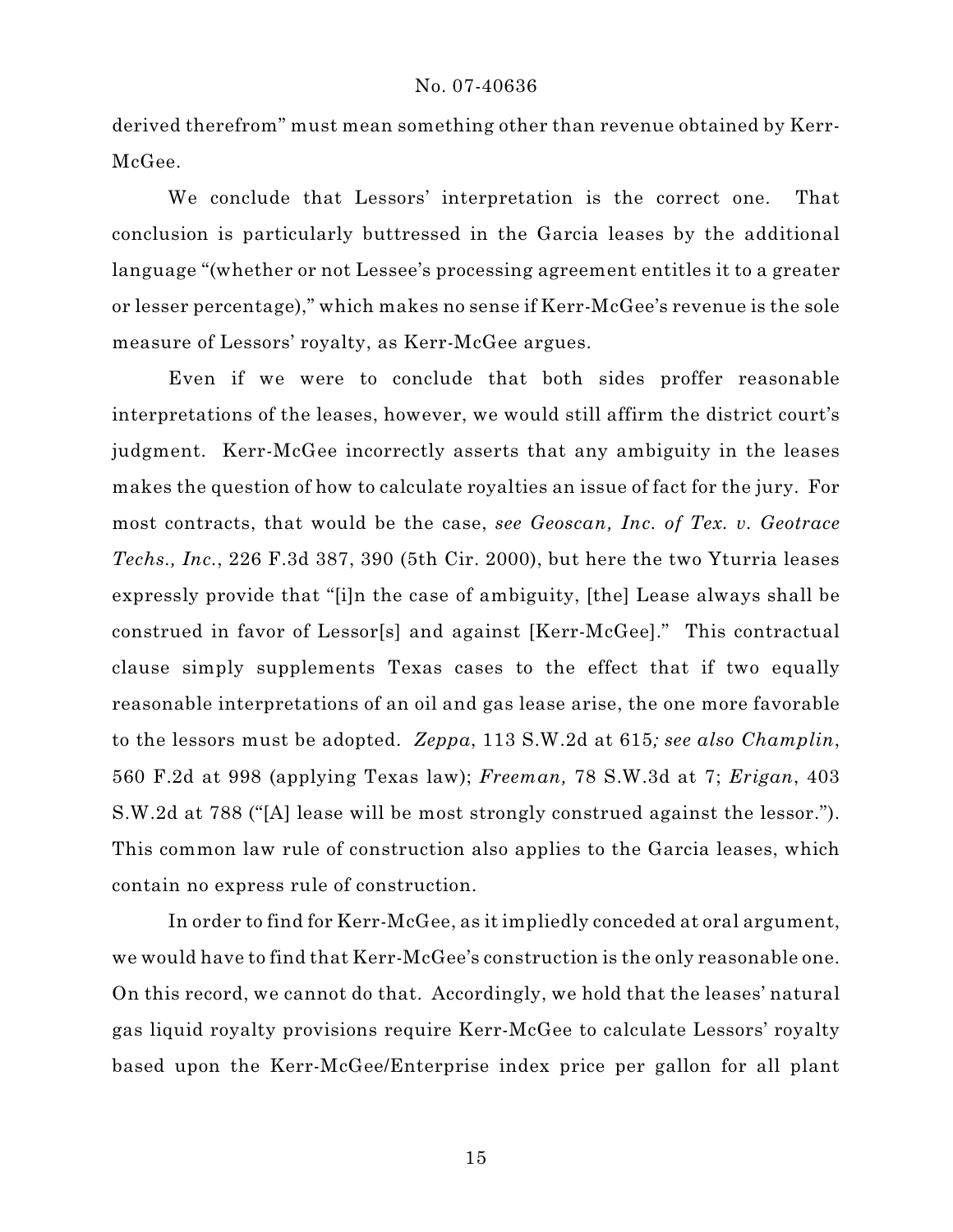products before deductions are made for transportation and fractionation fees, as the district court concluded.

## **B. Kerr-McGee's Affirmative Defenses**

Kerr-McGee also challenges the district court's ruling granting Lessors' motion for partial summary judgment on Kerr-McGee's affirmative defenses of quasi-estoppel, waiver, and ratification. Initially, Kerr-McGee argues that the district court failed to apply the proper summary judgment standard. A party moving for summary judgment on an opponent's affirmative defense can obtain judgment as a matter of law by disproving an essential element of that defense. *Fontenot v. Upjohn Co.*, 780 F.2d 1190, 1194 (5th Cir. 1986). Here, while the district court may not have restated the proper standard as to each of Kerr-McGee's affirmative defenses, its analysis makes eminently clear that the proper standard was applied,<sup>4</sup> and accordingly the district court did not err.

We address, in turn, Kerr-McGee's remaining challenges to the judgment against its affirmative defenses.

# **(1) Quasi-Estoppel**

The defense of quasi-estoppel precludes a party from asserting, to another's disadvantage, a right inconsistent with a position previously taken. *Lopez v. Munoz, Hockema & Reed, L.L.P.*, 22 S.W.3d 857, 864 (Tex. 2000). The defense applies when "it would be unconscionable to allow a person to maintain a position inconsistent with one to which he acquiesced, or from which he accepted a benefit." *Id*. Quasi-estoppel does not require a showing of

With respect to quasi-estoppel, the district court ruled that Kerr-McGee could not <sup>4</sup> prove that Lessors had benefitted from accepting underpayments of royalties. With respect to waiver, the district court ruled that Kerr-McGee could not prove that Lessors had intentionally relinquished their right to have royalties calculated based on the total revenue derived from all natural gas liquids because the release language of the parties' prior settlement applied only to claims arising "prior" to the settlement date. Finally, relying on this circuit's precedent, the district court ruled that Kerr-McGee could not prove that Lessors ratified Kerr-McGee's method of calculating royalties merely by accepting less monies than they were owed.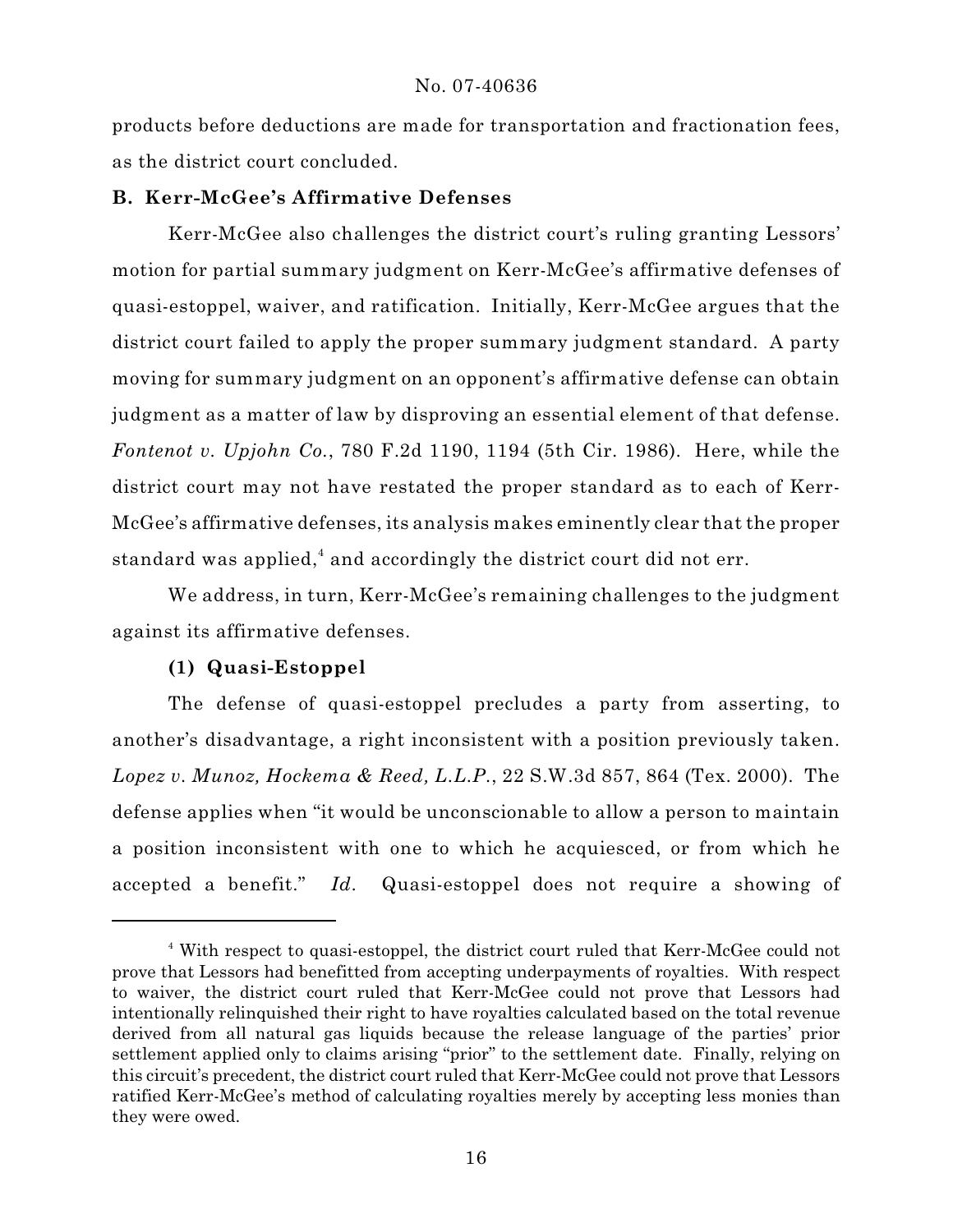misrepresentation or detrimental reliance. *Atkinson Gas Co. v. Albrecht*, 878 S.W.2d 236, 240 (Tex. App.—Corpus Christi 1994, writ denied).

Kerr-McGee asserts that the district court erred in concluding that Lessors' did not receive a benefit for the purposes of quasi-estoppel because, as part of the parties' prior settlement, "they received an additional royalty of 100% of Enterprise's Net Proceeds." Kerr-McGee asserts that by accepting this additional royalty, which included a deduction for Enterprise's transportation and fractionation costs, Lessors should now be estopped from challenging Kerr-McGee's method of calculating royalties. But even assuming that Lessors knew how Kerr-McGee calculated the settlement royalty–a fact they adamantly deny–it is unclear how accepting this additional royalty constitutes a position inconsistent with their current claims. As part of the settlement, the parties fundamentally altered the leases' natural gas liquid royalty provisions, providing that royalties would be calculated based on the "revenue derived" from natural gas liquids rather than on the monies that Kerr-McGee received for natural gas liquids from a processor. Thus, even if Lessors' position in the prior settlement constituted an implicit admission that transportation and fractionation expenses were properly deductible under the old natural gas royalty provisions, there is nothing unconscionable about allowing Lessors to assert a new position, namely that transportation and fractionation expenses cannot be deducted under the new natural gas liquid royalty provisions. Indeed, the parties' settlement specifically contemplates that Lessors would retain the right to bring any new claims based on the underpayment of royalties under the new provisions. Accordingly, the district court properly granted summary judgment for Lessors on Kerr-McGee's quasi-estoppel defense.

## **(2) Waiver and Ratification**

Under Texas law, the elements of wavier include: (1) an existing right, benefit, or advantage; (2) knowledge, actual or constructive, of its existence, and;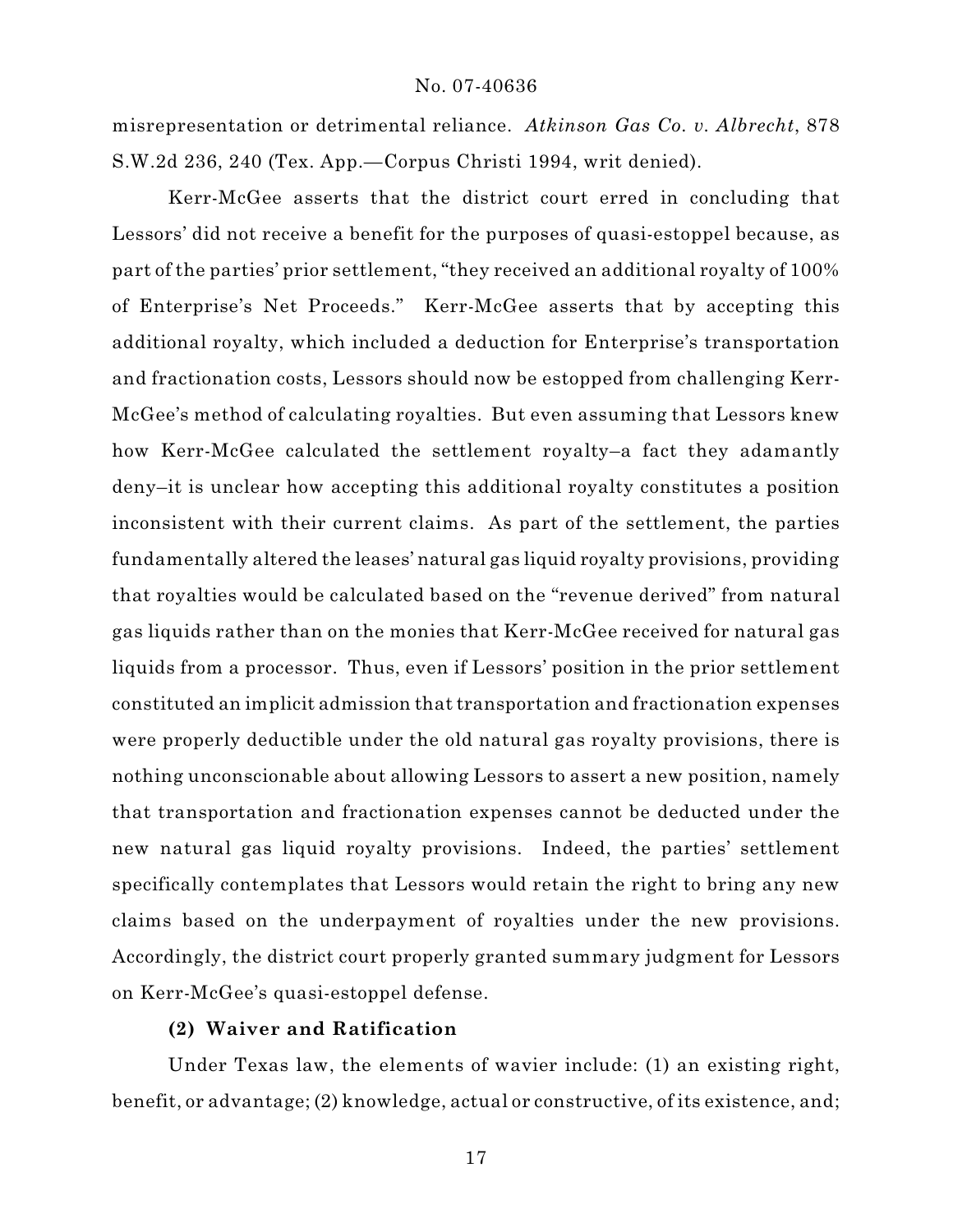(3) actual intent to relinquish the right, which we can infer from conduct. *ASI Techs., Inc. v. Johnson Equip. Co.*, 75 S.W.3d 545, 548 (Tex. App.—San Antonio 2002, pet. denied). Ratification requires: "(1) approval by act, word, or conduct; (2) with full knowledge of the facts of the earlier act; and (3) with the intention of giving validity to the earlier act." *Motel Enters., Inc. v. Nobani*, 784 S.W.2d 545, 547 (Tex. App.—Houston [1st. Dist.] 1990, no writ.) (unpublished). An implied ratification of conduct will only be found where there is full knowledge of the facts surrounding that conduct. *Crooks v. M1 Real Estate Partners, Ltd.*, 238 S.W.3d 474, 488 (Tex. App.—Dallas 2007, pet. denied).

As to both defenses, Kerr-McGee argues that a fact issue exists concerning whether Lessors had notice of Kerr-McGee's practice of deducting Enterprise's transporting and fractionating expenses from Lessors' royalties prior to the audit that led to this lawsuit. According to Kerr-McGee, Lessors' decision to accept alleged underpayments of royalties, knowing Enterprise's transporting and fractionating costs were being deducted, constituted both an implied ratification of Kerr-McGee's calculation practice and an intentional relinquishment of the right to assert a different method of calculating royalties.

As part of their cross-motion for summary judgment on these defenses, Lessors' attorneys submitted affidavits stating that they only became aware of Kerr-McGee's method of calculating royalties through the audit that led to this lawsuit. To counter this evidence, Kerr-McGee relies on letters and spreadsheets provided to Lessors in connection with the settlement of the Lessors' 1993 claims. Kerr-McGee asserts that these documents provided Lessors with notice of Kerr-McGee's method of calculating royalties under the amended royalty provision. As additional evidence of Lessors' knowledge, Kerr-McGee also points to Lessors' 1993 pleadings, in which Lessors made similar allegations that Kerr-McGee impermissibly deducted third-party transporting and treating charges from natural gas liquids. Initially, as with Kerr-McGee's